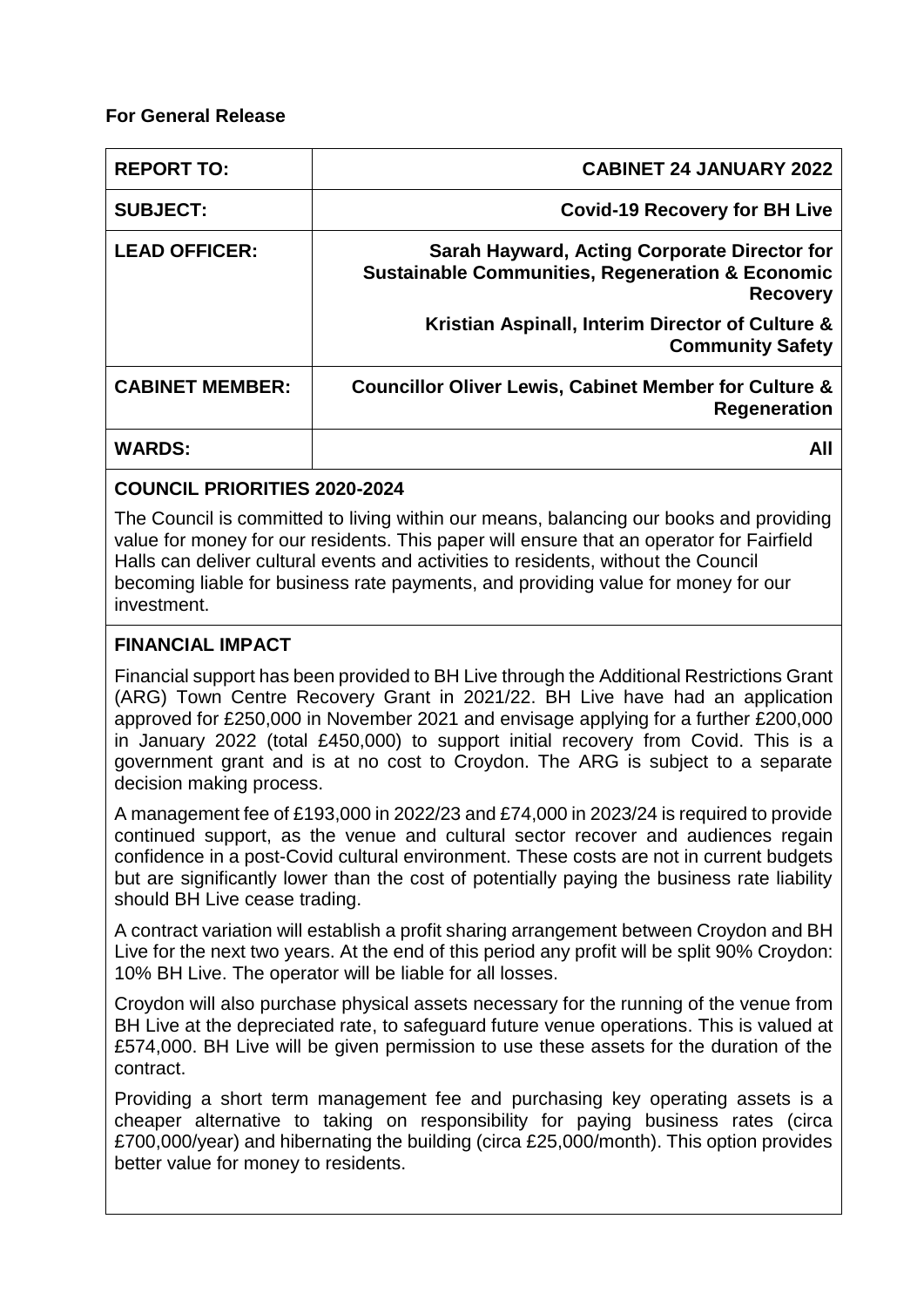# **FORWARD PLAN KEY DECISION REFERENCE NO.: 4921CAB**

The notice of the decision will specify that the decision may not be implemented until after 13.00 hours on the 6th working day following the day on which the decision was taken unless referred to the Scrutiny and Overview Committee.

The Leader of the Council has delegated to the Cabinet the power to make the decisions set out in the recommendations below:

## **1. RECOMMENDATIONS**

Cabinet is recommended to:

- 1.1 Agree, in accordance with Regulation 30.3 of the Council's Tenders and Contracts Regulations, to vary the existing contract with the operator of Fairfield Halls, BH Live, to a value of £841,000 (resulting in a total aggregated variation value of £1,291,000 and a total maximum aggregated contract value of £181,291,000) by:
	- (i) Agreeing to include a management fee arrangement of £193,000 in 2022/23 and £74,000 in 2023/24, with a profit sharing arrangement of 90% Croydon **:** 10% BH Live; and
	- (ii) Agreeing to the early purchase of physical assets within Faifield Halls from BH Live, to the value of £574,000 (subject to a confirmed valuation), which could have otherwise occurred at the exit of the contract.

## **2. EXECUTIVE SUMMARY**

If the

- 2.1 A concessions contract was awarded to BH Live to operate Fairfield Halls for a period of ten years, with the option to extend by a further five (decision reference CCB1215/16-17). The contract commenced in July 2019.
- 2.2 The cultural sector has been significantly impacted by the Covid pandemic and national lock downs. Fairfield Halls was forced to close between March 2020 and March 2021. The flagship venue requires financial support to ensure continued operation while the cultural sector recovers.
- 2.3 A management fee in 2022/23 and 2023/24 will support the operator, BH Live, in their recovery. It will also provide a venue around which the evening and night time economy can regrow.
- 2.4 The purchase of assets from BH Live that are key for operating the venue will positively impact the operating position of the contract, while providing the Council with essential equipment to continue operations should the contract end. Owning these assets will strengthen the Council's procurement position should it need to source a new operator. Due diligence has been undertaken to confirm the ownership of the assets, the original purchase value, and the Net Book Value as per the terms of the contract.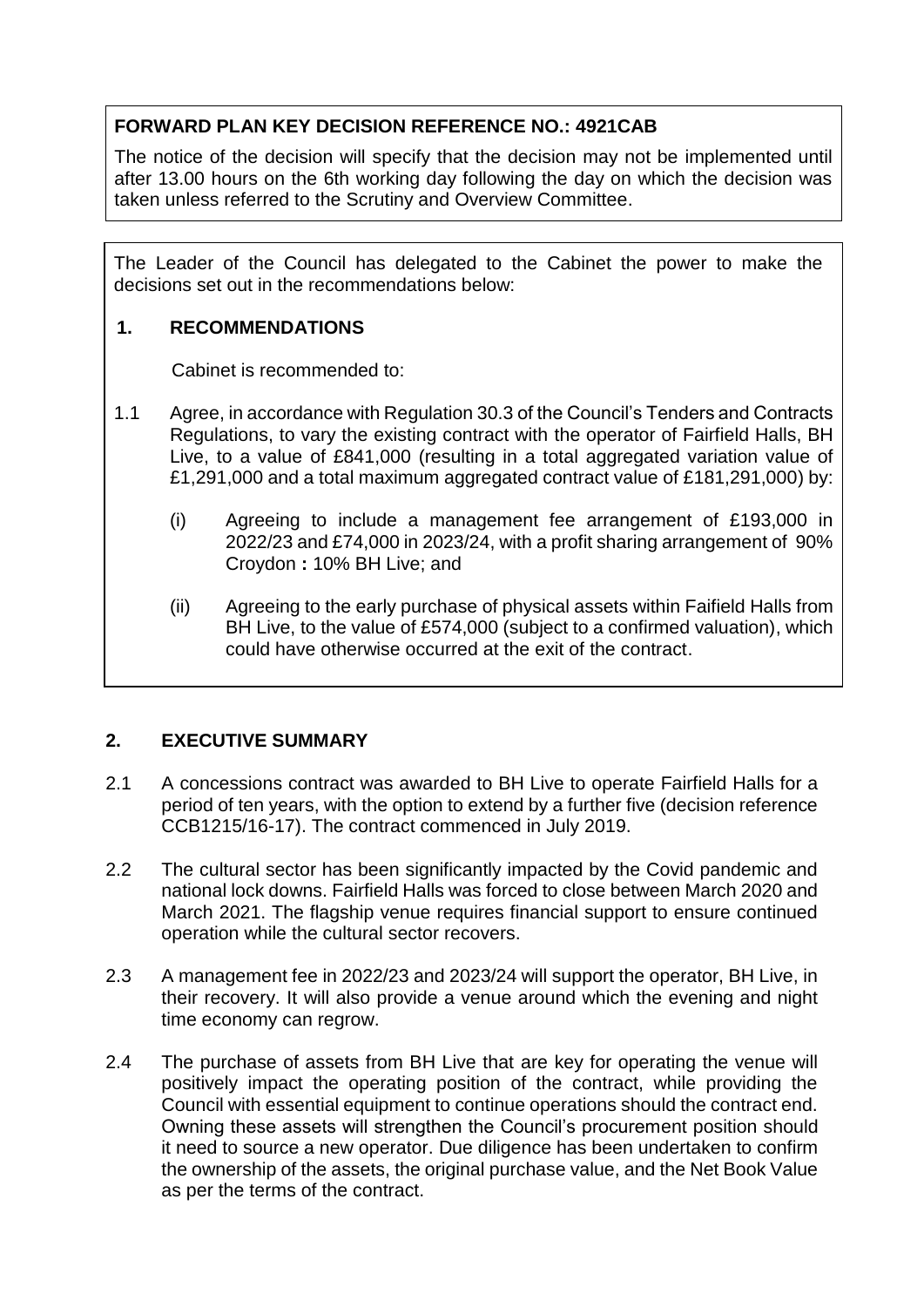2.5 Providing a short term management fee and purchasing key operating assets is a cheaper alternative to taking on responsibility for paying business rates (circa £700,000/year) and hibernating the building (circa £25,000/month). This option provides better value for money to residents.

## **3. BACKGROUND**

3.1 BHLive is a registered Charity, limited by guarantee and independent of any local authority. They have long term contracts with Bournemouth, Christchurch & Poole Council, Portsmouth City Council and London Borough of Croydon.

BH Live re-opened the refurbished Fairfield Halls in September 2019. The venue was operational for six months before the impact of the Covid pandemic forced all entertainment and leisure venues to close in March 2020. Supplier relief of £200,000 was provided by the Council for losses incurred from March 2020 to June 2020 (endorsed by GOLD group 18/05/2020). A decision was taken by GOLD group, an officer led group chaired by the Chief Executive, to hibernate the building until March 2021, with the Council covering maintenance costs during this time at a cost of £250,000.

- 3.2 Fairfield Halls reopened in April 2021 following the easing of government social distancing guidelines. Events and activities have been held in the venue from June 2021, rebuilding audience and promoter confidence. The resident companies (TALAWA, Savvy, and London Mozart Players) have returned to Fairfield Halls to rehearse and perform shows, and deliver workshops.
- 3.3 The cultural sector, however, is still struggling following the impact of the Covid pandemic. It will take time to rebuild audience and supply chain confidence, however, there are signs of recovery. Fairfield Halls hosted a sold out performance by Nick Cave in September 2021. In December, Stormzy hosted A Very Merky Christmas, a free event for young people in the borough which was well received and gained local and national press. Fairfield Halls also hosted the Beauty & the Beast pantomime with Dick & Dom during December and early January. This forms part of a full and varied programme of events taking place in the venue.
- 3.4 Despite these early signs of growth there is still a risk of a deficit in the financial forecast due to the impact of Covid. The financial forecast is included in Part B. It is anticipated that financial support will be needed for three financial years to get the venue back to a self-sustaining operating model.
- 3.5 BH Live have applied for the Additional Restrictions Grant (ARG) Town Centre Recover Grant to support the business in Croydon in 2021/22. This grant is to support anchor organisations within the town centre to recover from the impact of the Covid pandemic, and to provide economic benefit to other organisations and business in the borough. As a flagship cultural venue, a successful Fairfield Halls will support the cultural sector, evening and night time economy, and wider economy of the borough. The decisions in respect of ARG applications are subject to a separate governance process, in accordance with the Cabinet decision of 16<sup>th</sup> August 2021 for the Corporate Director of Sustainable Communities, Regeneration and Enconomic Recovery to agree grants with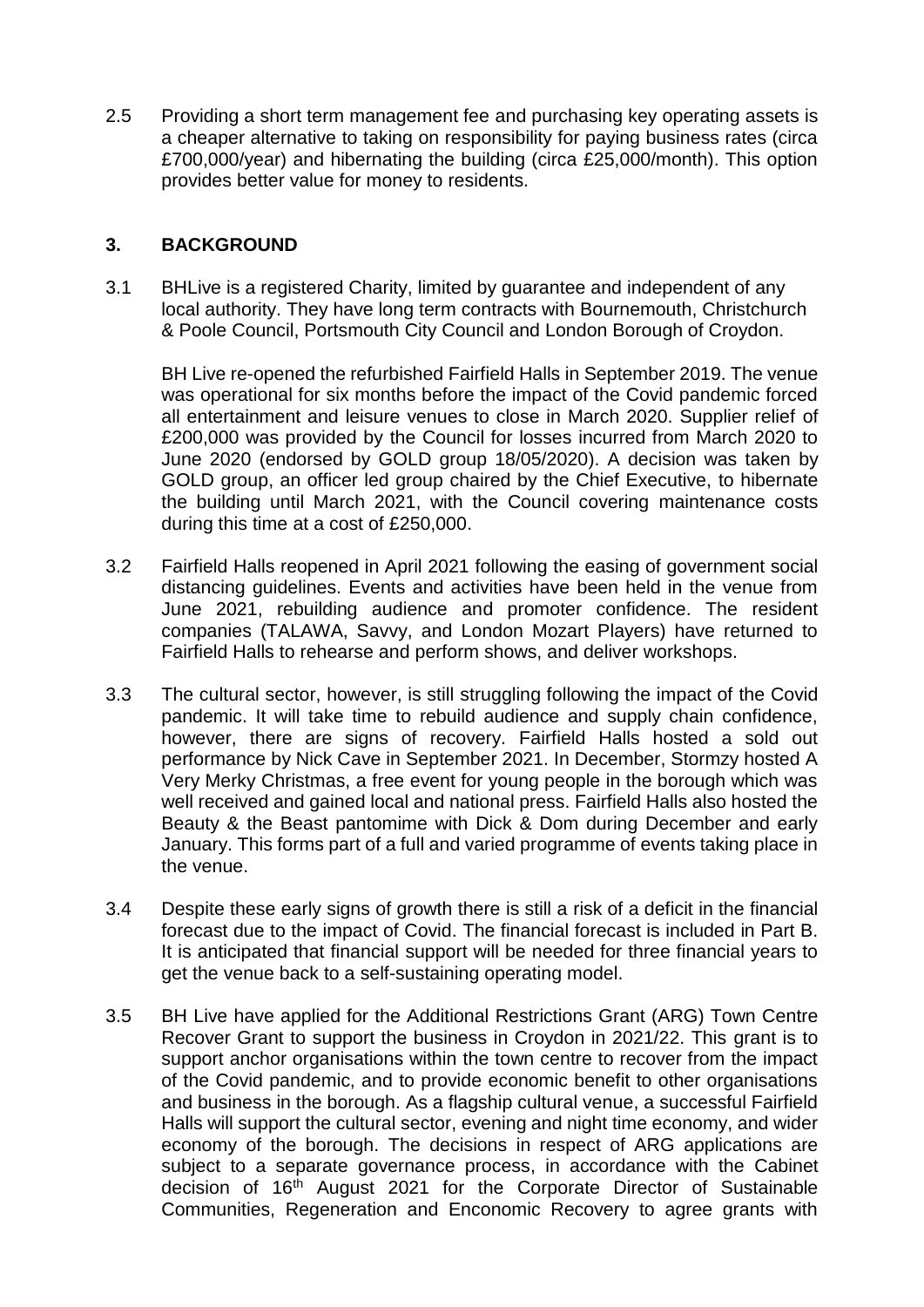delegated authority, and will need to be in accordance with the guidance issued by the Department for Business, Energy and Industrial Strategy. BH Live have successfully applied for £250,000 of the ARG Town Centre Recovery grant in November 2021, with a further application for £200,000 envisaged in January 2022. The awarding of this grant does not lessen the need for a management fee in 2022/23 and 2023/24.

- 3.6 The financial model forecasts that there will be a decreasing financial gap in 2022/23 and 2023/24. Support of £193,000 is estimated for 2022/23, and £74,000 for 2023/24. This will ensure that the venue is able to continuing operating, providing cultural events and activities ranging from international artists to local community group performances. These forecasts are based on BH Live receiving £450,000 of the ARG, should their application be unsuccessful or partially unsuccessful, and the level of support would need to be increased accordingly.
- 3.7 To support the operator during the period of recovery from Covid, a management fee is being proposed for 2022/23 and 2023/24. A fee of £193,000 in 2022/23 and £74,000 in 2023/24 is suggested to cover 90% of the forecasted operating deficit in each year. The remaining 10% will need to be covered from increased income or efficiencies made by the operator.
- 3.8 If a surplus is generated over this period then a profit sharing arrangement will be in place, with open book accounting to ensure financial transparency. Profit will be shared at the end of the two year period on a 90% Council: 10% Operator basis. The profit would be split at the end of 2023/24, being held in trust until that time to mitigate against unforeseen losses. The operator will be liable for any losses incurred at the end of the period.

A profit sharing arrangement will compensate the Council for the financial support provided through the management fee, should there be a surplus. The 10% proportion for BH Live allows the operator to rebuild their reserves and incentivises good performance.

- 3.9 It is forecast that there will be sufficient recovery in the cultural sector by 2024/25 that no management fee arrangement will be necessary.
- 3.10 Without financial support through a short term management fee arrangement it is likely that the operator will not be able to generate sufficient income to cover costs. As a charitable organisation they cannot operate in a deficit and would have to terminate the contract.
- 3.11 If the contract were to be terminated by BH Live, the Council would be liable for the payment of circa £700,000 business rates per year whether the building was open or closed, plus ongoing maintenance and hibernation costs. During lock down these costs averaged £25,000 per month. The payment of the management fee is a cheaper alternative to taking back responsibility for the venue, avoiding higher costs for the Council.
- 3.12 It is also recommended that the Council purchase essential operational assets from BH Live, should the operator terminate the contract, recognising that recovery in this sector is still uncertain. This will enable the Council to continue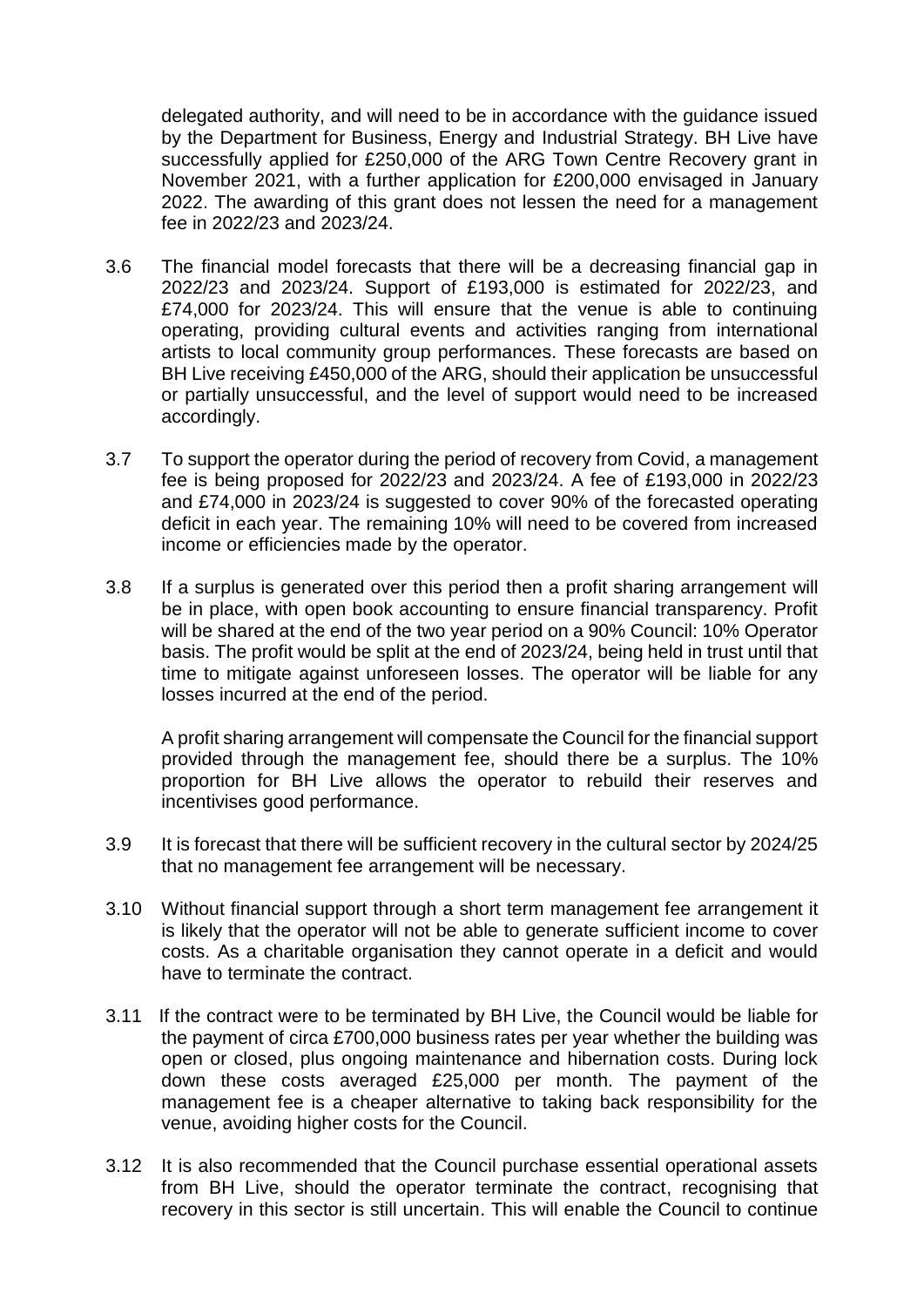operations while a new operator is procured, and make the tender more appealing to prospective operators. In addition, purchasing these assets will reduce the budget line for depreciated assets on the operator's budget forecast. This decreases the likelihood of an operational deficit in year.

- 3.13 The assets selected for purchase include ICT infrastructure, point of sales equipment, furniture and lighting at a value of £574,000, details available in Part B. Due diligence has been undertaken to ensure that the Council have not previously purchased the assets, that receipts are available for proof of purchase, and that depreciation rates have been applied as per the terms of the contract.
- 3.14 A further contract variation will be agreed to amend the contract to reflect the purchase of the assets in 2021/22, rather than the original transfer at the end of the contract. BH Live will be licenced to use the assets to the end of the contract.

The current terms of the operator agreement specify that upon termination of the contract the operator must return any equipment that belongs to the authority. This equipment is recorded on the Asset Register. In addition, the authority has the option to purchase Transferrable Assets at the Net Book Value at the end of the contract. The Net Book Value anticipates a straight line depreciation rate over 10 years, and so the transfer value would be zero at the planned end of the contract. If the contract was terminated early then a proportionate amount of the Net Book Value would be paid for the Transferrable Assets.

- 3.15 External legal advice has been sought from Browne Jacobson to assure the Council that the contract variations implementing the asset purchase and management fee arrangements are within subsidy control (previously state aid) rules and procurement regulations. Further details are provided in Part B.
- 3.16 The advice received confirms that the Council could rely on the market economy operator principle (MEOP) on the basis that an "ordinary" market operator in the same position as the Council would enter into the proposed variation arrangements in similar circumstances. Only private considerations (which will primarily focus on financial considerations, but it is also possible to include long term strategic considerations) are taken into consideration. There are a number of "commercial" reasons for the Council to amend the contract as recommeded, such as taxation benefits through national non-domestic rates return available to BH Live as operator.
- 3.17 Given the genuine commercial benefits explained in this report (against the disadvantages the Contract being terminated), the Council considers that a market operator in similar circumstances would decide that a variation to the Contract as proposed would be more economically sensible than the alternative consequences and so there would be no specific economic advantage to BH Live and thus no subsidy to BH Live.
- 3.18 The consideration of changes to the contract with BH Live for the operation of Fairfield Halls have also been reviewed from a procurement and tendering perspective following advice received from Browne Jacobson.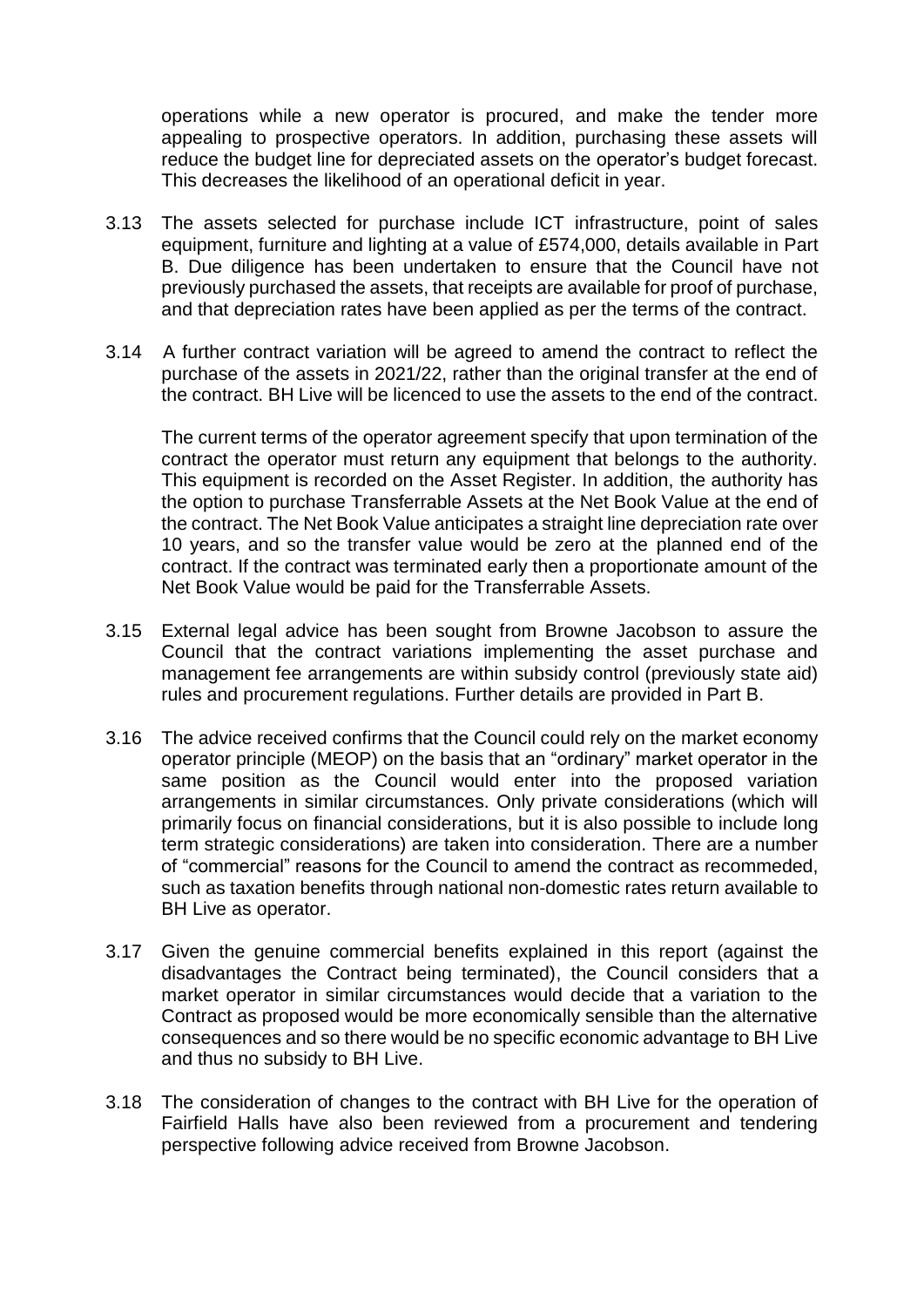- 3.19 The Contract was a awarded under an open procurement process, and above the minimum threshold and was therefore procured and established under the Concession Contract Regulations 2016 ("CCR").
- 3.20 The proposal presented before Cabinet is to seek approval for a contract variation permitted under Regulation 43(1)(c)- Unforeseen Circumstances of the CCR.

#### *Regulation 43(1)(c)- Unforeseen Circumstances:*

*A modification will be permitted under Regulation 43(1)(c) when it could not have been foreseen by a reasonably diligent contracting authority and it does not alter the overall nature of the concession contract. In addition, the increase in value must not exceed 50% of the value of the original concession contract.* 

3.21 The Council is seeking to rely on this regulation to permit the proposed modification because of the direct impact COVID-19 has had, and continues to have, on the performance of this contract. There was no indication that COVID-19 would occur and the effects of COVID-19 across the arts sector, and therefore BH Live's financial standing, was not known. The proposed amendments do not exceed 50% of the value of the original concessions contract.

## **4. CONSULTATION**

- 4.1 Significant consultation has been undertaken with BH Live. In the immediate aftermath of the Covid pandemic, conversations between the Council and BH Live focused upon the immediate issues faced with the closing down of the building for the first national lock down, immediate financial support and longer term hibernation of Fairfield Halls.
- 4.2 Conversations commenced on the short and medium term implications of the Covid pandemic once clarity was provided by Government on the relaxing of the third national lockdown and the re-opening of cultural and entertainment venues from June 2021. At this stage the venue was passed back to BH Live to commence remobilisation.
- 4.3 Financial forecasts provided by BH Live identified that there would be a medium term impact on the performance of the contract brought about as a direct impact of the Covid pandemic. The whole cultural sector was significantly impacted by the loss of economic activity over the 15 months of enforced closure.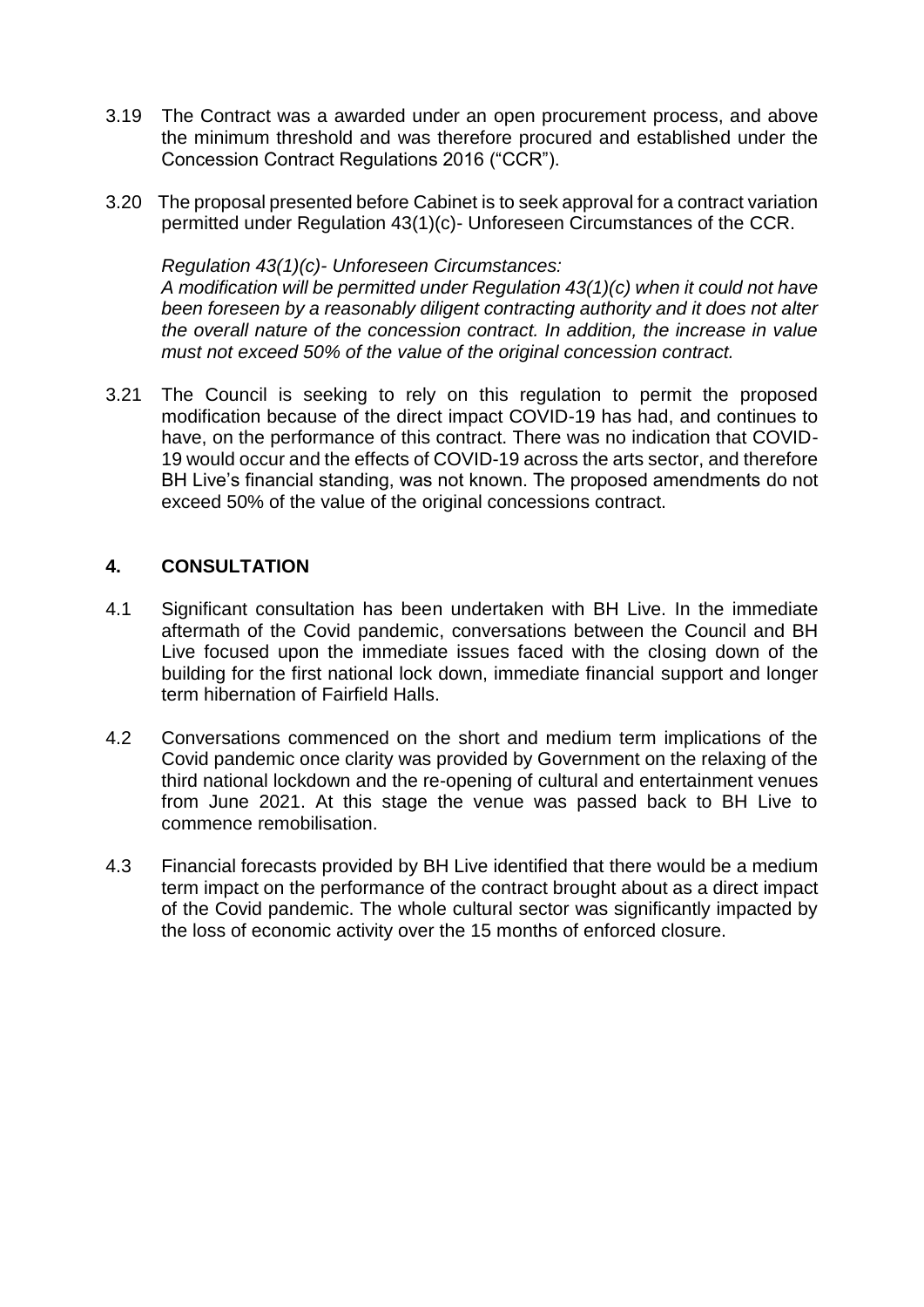- 4.4 Initial conversations discussed opportunities to mutually terminate the contract over a protracted period to limit the impact on both the Council and BH Live. In this scenario there would be no opportunity for BH Live to recover sunk costs. The Council would be liable for the payment of business rate at the venue at a value of circa £700,000 per annum plus hibernation costs of £25,000 per month until a new operator could be procured. It was recognised that in the current economic climate that another suitable operator may not be found.
- 4.5 Through discussion it was realised that both parties believed that continuing the contract with a management fee arrangement over the medium term would provide best value for both parties. This would also ensure no loss of provision to the residents of Croydon in the build up to London Borough of Culture 2023.

## **5 PRE-DECISION SCRUTINY**

5.1 This recommendation has not been to pre-decision Scrutiny.

#### **6 FINANCIAL AND RISK ASSESSMENT CONSIDERATIONS**

- 6.1 The introduction of a management fee arrangement and the purchase of assets meets the following essential spend criteria:
	- expenditure necessary to achieve value for money and / or mitigate additional in year costs.
	- To prevent the situation that led to the report being issued from getting worse
- 6.2 There is no existing budget allocation for the management of Fairfield Halls. The arrangement with BH Live is a concessions contract and was envisaged to be at no cost to the Council. However, the impact of Covid on the cultural sector has put the future of the contract in jeopardy.
- 6.3 A growth request, as part of the Medium Term Financial Strategy, has been submitted to increase the budget for 2022/23 by £193,000 and 2023/24 by £74,000. This growth request is included in the 2022/23 and 2023/24 budget proposal to be approved separately by Council.
- 6.4 A capital request has been submitted for the purchase of physical assets of £574,000, described above, which will reduce the depreciation value in the financial forecast. This creates a small contingency in the bottom line, which will be used to protect the Council against in-year losses.

Due diligence is has been undertaken to ensure that all assets have been fully receipted, and that correct depreciation rates have been calculated. The valuation has been undertaken in accordance with the purchase option (at exit) within the existing concessions contract with BH Live and shall represent the Net Book Value. These assets are the property of BH Live and have not been paid for previously by the Council.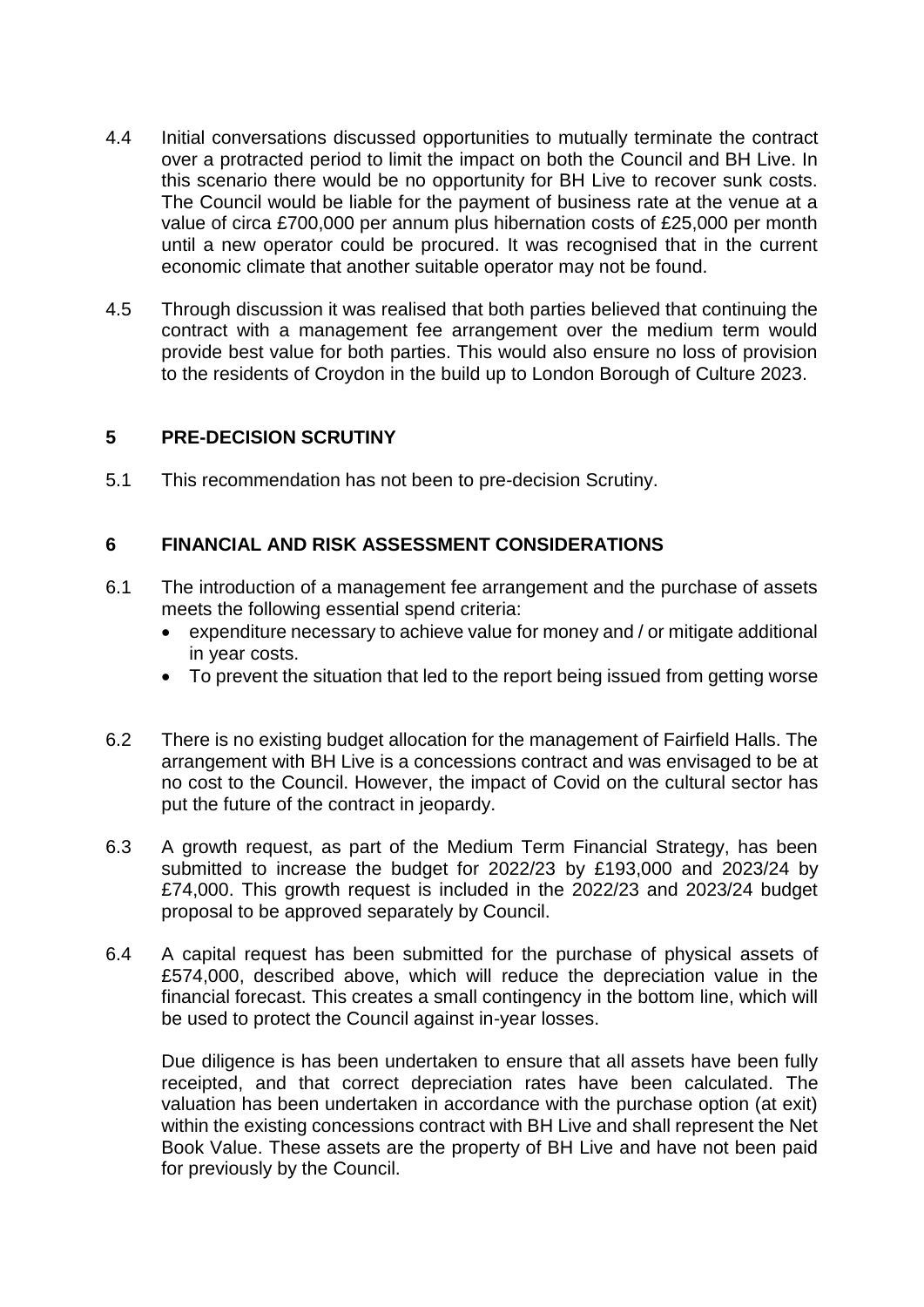## **6.5 Revenue and Capital consequences of report recommendations**

|                                          | <b>Current year</b> | Medium Term Financial Strategy - 3 year<br>forecast |         |         |
|------------------------------------------|---------------------|-----------------------------------------------------|---------|---------|
|                                          | 2021/22             | 2022/23                                             | 2023/24 | 2024/25 |
|                                          | £'000               | £'000                                               | £'000   | £'000   |
| <b>Revenue Budget</b><br>available       | £0                  | £0                                                  | £0      | £0      |
| <b>Expenditure</b>                       | £0                  | £0                                                  | £0      | £0      |
| Income                                   | £0                  | £0                                                  | £0      | £0      |
| <b>Effect of decision</b>                | £0                  | $-E193$                                             | $-E74$  | £0      |
| from report                              |                     |                                                     |         |         |
| Expenditure                              | £0                  | $-E193$                                             | $-E74$  | £0      |
| Income                                   | £0                  | £0                                                  | £0      | £0      |
| <b>Remaining budget</b>                  | £0                  | $-E193$                                             | $-E74$  | £0      |
| <b>Capital Budget</b><br>available       | £0                  | £0                                                  | £0      | £0      |
| Expenditure                              | £574                | £0                                                  | £0      | £0      |
| <b>Effect of decision</b><br>from report | $-E574$             | £0                                                  | £0      | £0      |
| <b>Expenditure</b>                       | £574                | £0                                                  | £0      | £0      |
| <b>Remaining budget</b>                  | $-E574$             | £0                                                  | £0      | £0      |

#### **6.6 The effect of the decision**

The capital investment and a revenue management fee will support the operator through the post-Covid recovery period. This will keep the venue open, supporting the wider local economy, safeguard the councils liability to pay business rates and providing jobs to residents.

This is a cheaper alternative to terminating the contract and hibernating the building, as detailed above, and provides better value for money to residents.

## **6.7 Risks**

- 6.7.1 If no support was provided then it is likely that BH Live will not be able to generate sufficient income to cover costs. As a registered charity BH Live are unable to operate in a financial deficit and so will be forced to terminate the contract.
- 6.7.2 If the contract was terminated then the Council would be liable to pay the annual business rates of circa £700,000. In addition, the building maintenance and hibernation costs would be taken on by the Council. During the recent hibernation period during lock down this was circa £25,000/month.
- 6.7.3 Due to the difficult situation faced within the cultural sector post-Covid there is no guarantee that a suitable operator would be found to take on management of the venue, and unlikely to be found without a level of management fee from the Council.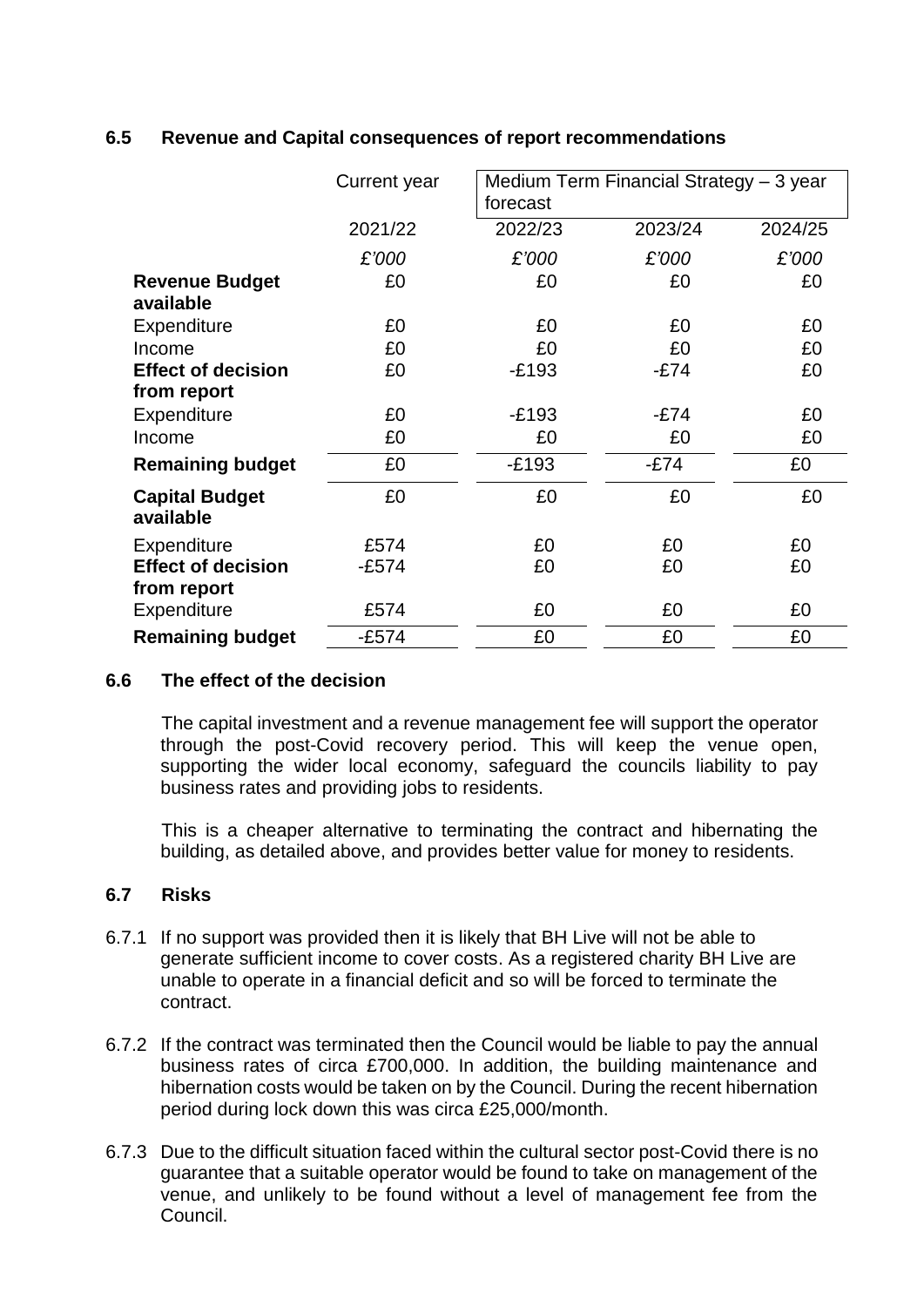- 6.7.4 There is likely to be significant reputational damage to the Council if Fairfield Halls was to remain in hibernation for a significant period of time, especially leading up to and including London Borough of Culture.
- 6.7.5 There is a small risk of legal challenge regarding the proposals, however the Council has taken external legal advice and is satisfied that there are reasonable grounds to rely on the MEOP principles and to rely on the permitted modification Regulation 43 of the CCR.
- 6.7.5 There is a risk that BH Live's application to receive the ARG (total £450,000) could be unsuccessful. Given BH Live's financial forecasts are based on the ARG being provided, there is a risk that further additional contract variations would be required accordingly. This risk is considered to be low but is the subject of separate decision making.

#### **6.8 Options**

- Do nothing no financial support to the operator via a management fee or asset purchase. It is likely that this will prove to be financially unviable for the operator, who will terminate the contract.
- Management fee only support the operator via a management fee in 2022/23 and 2023/24, totalling £267,000. There would be no purchase of assets, reducing contingency in the profit/loss account.
- Asset purchase only support the operator via the purchase of the physical assets, totaling £574,000, but no management fee. It is likely that this will prove to be financially unviable for the operator, who will terminate the contract.
- Management fee and asset purchase support the operator via a management fee, totaling £267,000, and asset purchase, totaling £574,000.

#### **6.9 Future savings/efficiencies**

- 6.9.1 The management fee is a short term solution to ensure the longer term viability of the Fairfield Halls venue. There are no plans for financial support in 2024/25 or beyond.
- 6.9.2 A thriving cultural and entertainment venue will attract footfall, new business and jobs to the town centre, aiding economic recovery.

Approved by Matt Davis, Interim Director of Finance (Deputy S151)

## **7. LEGAL CONSIDERATIONS**

7.1 The Interim Head of Commercial & Property Law comments on behalf of the Interim Director of Legal Services that external legal advice has been sought and the legal considerations in respect of both procurement risks and subsidy control are set out within this report and within the Part B report.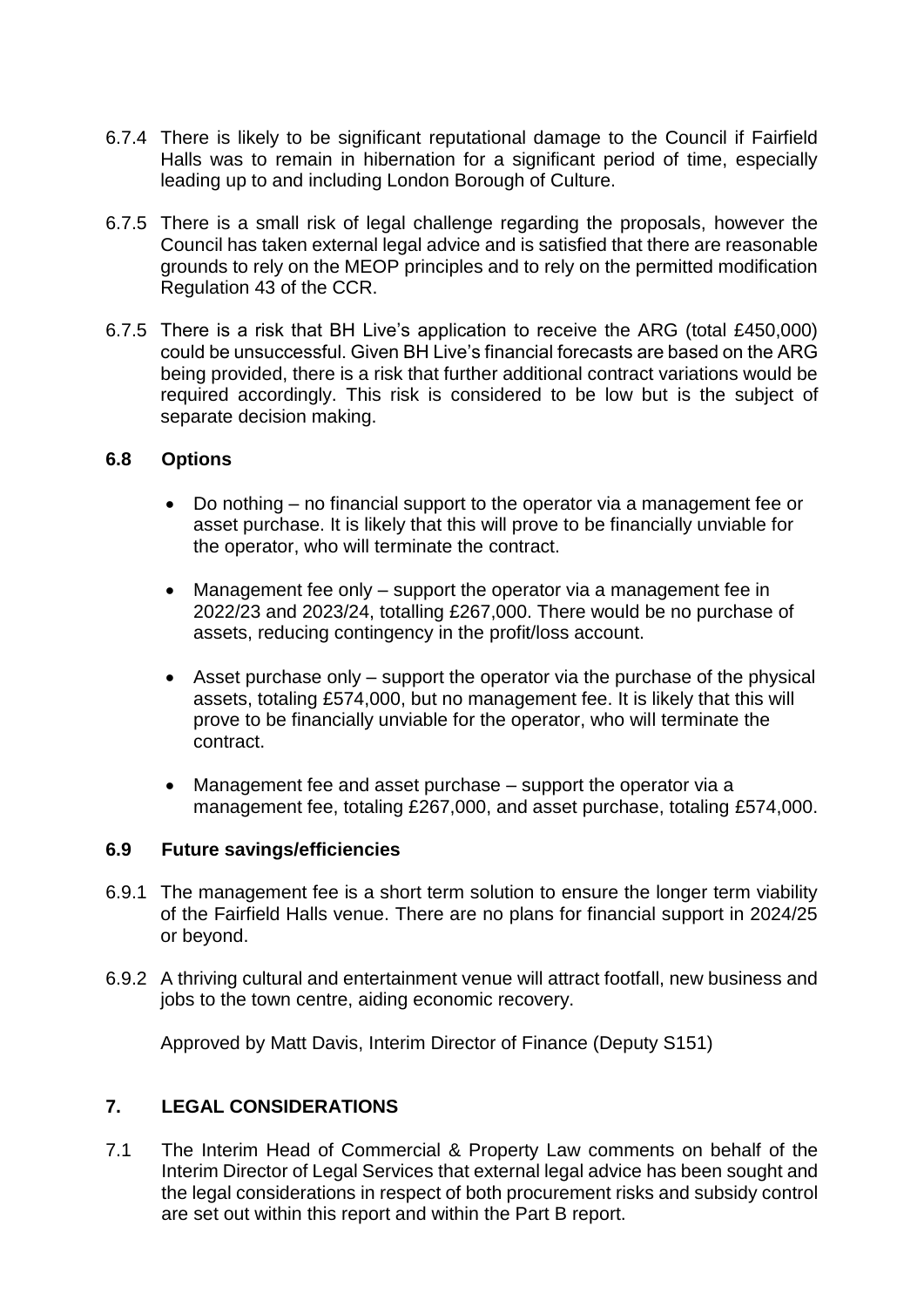7.2 In accordance with Regaultion 30.3 of the Council's Tenders and Contracts Regulations, Cabinet is empowered to make the decisions set out in this report.

Approved by Nigel Channer, Interim Head of Commercial & Property Law on behalf of the Interim Director of Legal Services & Deputy Monitoring Officer

#### **8. HUMAN RESOURCES IMPACT**

8.1 There is no human resources impact from this decision. If any should arise these will be managed under the Council's policies and procedures.

Approved by Jennifer Sankar, Head of HR Place & Housing for and on behalf of the Human Resources Department

#### **9. EQUALITIES IMPACT**

- 9.1 Fairfield Hall have historically provided cultural entertainment to the diverse communities in Croydon supporting the Council in fulfilling the requirements of S149 Equality Act 2010. The continuance of the venue providing diverse entertainment will support the Council in addressing inequality and fostering good community relations between groups.
- 9.2 The operator BH Live may offer local employment to the diverse resident's in the Borough, thus helping to tackle inequality in employment.
- 9.3 The operator BH Live should be requested to sign up to forthcoming Equality Pledges /standards of the Council.

Approved by Denise McCausland, Equality Programme Manager

#### **10. ENVIRONMENT AND CLIMATE CHANGE IMPACT**

10.1 There is no environmental impact from this decision.

#### **11. CRIME AND DISORDER REDUCTION IMPACT**

11.1 There is no crime and disorder impact from this report.

#### **12. REASONS FOR RECOMMENDATIONS/PROPOSED DECISION**

- 12.1 It is recommended that the option to support the operator with a management fee in 2022/23 and 2023/24, and the purchase of assets, is approved by Cabinet.
- 12.2 This will ensure the medium term viability of Fairfield Halls to recover from the impact of the Covid pandemic. This time will allow the operator to rebuild the